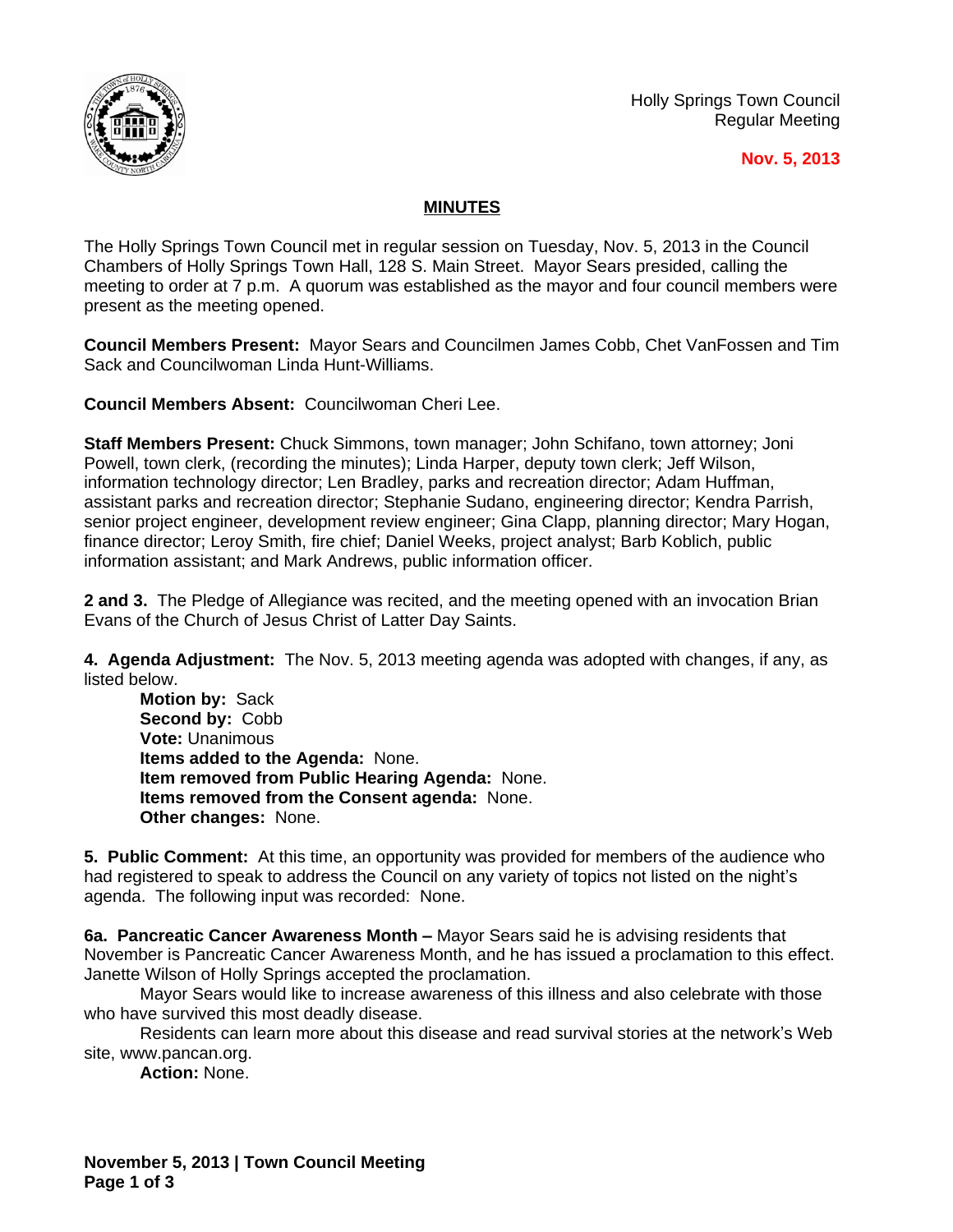**6b. Recognition of 2013 Citizen of the Year -** Mayor Sears presented Citizen of the Year Carol Moran with a proclamation commemorating her being named Citizen of the Year by the Holly Springs Citizen of the Year Committee and recognizing her extraordinary service to the community.

**Action:** None.

**7. Consent Agenda:** The Council approved a motion to approve all items on the Consent Agenda. The motion carried following a motion by Councilman Sack, a second by Councilman VanFossen and a unanimous vote. The following actions were affected:

7a. Minutes – The Council approved minutes of the Council's regular meeting held Oct. 15, 2013.

7b. Surplus Resolution 13-43 – The Council adopted Resolution 13-43 declaring certain personal property surplus to the needs of the town. *A copy of Resolution 13-43 is attached to these minutes.*

7c. Budget Amendment, \$89,700 - The Council adopted an amendment to the FY 2013-14 budget in the amount of \$89,700 for water sales. *A copy of the budget amendment is attached to these minutes.*

7d. Town's Fiber Optic Network Project – The Council authorized the Town's fiber optic network contractor to complete quality assurance and construction management for the project.

7e. Budget Amendment, \$546,415 – The Council adopted an amendment to the FY 2013-14 budget in the amount of \$546,415 to receive grant funds for right of way acquisition for the Main Street extension project. *A copy of the budget amendment is attached to these minutes.*

7f. 2013 Zoning Map Certification – The Council adopted Resolution 13-44 certifying the 2013 zoning map. *A copy of Resolution 13-44 is attached to these minutes.*

7g. Arbor Creek Townhomes - The Council extended the plan approval expiration date for 07- DP-14 for Arbor Creek Townhomes.

7h. Budget Amendment, \$18,200 - The Council adopted an amendment to the FY 2013-14 budget in the amount of \$18,200 to allocate funds for bleachers at Holly Grove Middle School. *A copy of the budget amendment is attached to these minutes.*

**8a. Bass Lake Sewer Outfall** – Ms. Parrish said the existing Bass Lake sewer outfall is a major backbone for a large portion of the Town's sanitary sewer system, handling flow from a drainage basin that includes – among other things – a portion of Sunset Ridge, Southpark, Shoppes at Holly Springs, Pecan Grove, Main Street Square, Hampton Inn, etc.

She said flow calculations indicate that the existing line is nearing capacity. The Town's east side sewer report has indicated for several years that this was imminent, and with the recent upswing in the economy, it now needs to be addressed. The consultants who prepared the report have stated that this sewer line may in fact have to be paralleled in the near future.

Ms. Parrish said this is the sewer line that runs parallel to and under Bass Lake. There is a need to closely monitor the flow with equipment actually installed within manholes, and then to evaluate the actual flows including peaks from both rain and usage. The proposal presented, she said, is for field flow monitoring and report recommendations to accommodate existing and future demand. The flow data will be collected for four weeks and then a report delivered within three weeks.

**Action:** The Council approved a motion to adopt budget amendments in the amount of \$26,900 and to approve a proposal from Diehl & Phillips, including contingency, for field flow monitoring of the Bass Lake sewer outfall.

**Motion by:** Sack **Second by:** Cobb **Vote:** Unanimous. *A copy of the budget amendment is attached to these minutes.*

 **9. Other Business:** Ms. Powell noted for Council members that the Holly Springs Town Council Procedures Manual is in need of a few updates since the last update was completed nearly five

**November 5, 2013 | Town Council Meeting Page 2 of 3**